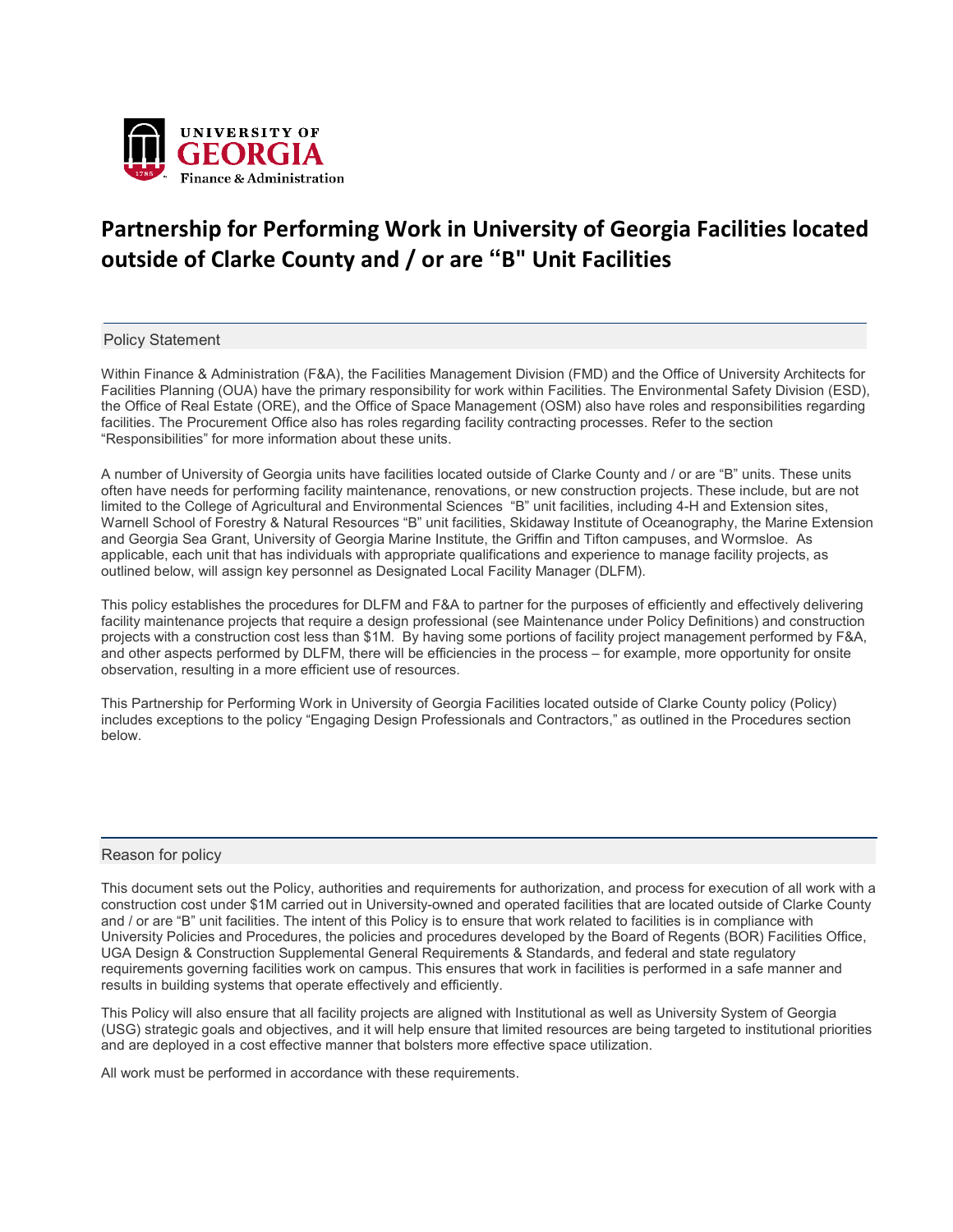# Procedures

The University of Georgia unit with responsibility for facilities located outside of Clarke County and / or for "B" unit facilities, shall coordinate submission of a Facilities Project Initiation Form (FPIF) in accordance with the "Performing Work in University of Georgia Facilities" policy– and shall only proceed with the project scope as authorized under the FPIF. On the FPIF, if this Policy will be utilized to assist in managing the project, the proposed DLFM will be included on the FPIF. Projects that have been previously approved in full, as part of a "B" unit Major Repair and Renovation request, are exempt from the FPIF requirement – unless the project budget is increased by more than twenty percent. At least once every six months, DLFM shall provide a report of project progress to FMD for all Maintenance projects – and to OUA for all Construction projects – that are administered under this procedure. DLFM will also provide MRR reporting as requested.

Only BOR standard template contract forms (or Purchase Orders prepared by Procurement for construction below \$50,000) will be used; any other forms, agreements, or terms and conditions shall be reviewed and approved by Legal Affairs. DLFM may provide maintenance and construction project management unless the project:

- 1. Requires any permits other than ESD Fire Safety, State Fire Marshal Construction Permit, or a septic system permit (for example, DLFM may not manage projects requiring Land Disturbance Permit, NPDES permit, U. S. Army Corps of Engineer Permit, Buffer Encroachment, GSFIC Flood Plain Permit, etc.),
- 2. Exceeds construction cost of \$1M,
- 3. Requires a contract with a design professional fee over \$75,000.

# **DLFM Managed Maintenance projects in partnership with FMD that do not require the services of a Design Professional**

1. An FPIF is not required if the project is bid through Procurement; DLFM will work directly with **Procurement** 

2. An FPIF is required if the DLFM intends to utilize one of the UGA Task Order Construction Contracts administered by FMD. FMD will assign a FMD Point of Contact (POC). Upon approval of the FPIF, which will not require Dean, Vice President, or Provost Signature (just department head or Director), the contract will be coordinated and processed as follows:

- a. DLFM will send proposal to the FMD Contract Specialist, who will prepare and route the contract for execution by all parties. Fully executed contracts will be transmitted back to DLFM to administer. DLFM (or designated staff member) will submit the requisition into UGAMart, submit to Procurement, and notify FMD Contract Specialist of the requisition number generated by UGAMart. The FMD Contract Specialist *cannot* submit the contract for final execution until the DLFM provides him or her with the requisition number. For design/build and Construction Manager delivery, FMD Contract Specialist will coordinate the documentation for the task order assignment, Guaranteed Maximum Price Change Order, and any change orders with the DLFM reviewing each document and approving prior to final routing by the FMD Contract Specialist.
- b. Procurement will provide the consultant with a notice to proceed. Procurement will copy FMD Contract Specialist and DLFM on related notice to proceed.
- c. DLFM will forward any contractor change order requests to FMD Contract Specialist, who will prepare and route for execution by all parties. DLFM will receive invoices from contractors, enter the receipts in UGAMart, and upload the invoices – notifying the appropriate Accounts Payable staff member in a UGAMart comment.
- d. Once design submittals are complete, DLFM will submit drawings and specifications to FMD Facilities Inventory for a one week review period. DLFM will note to FMD during document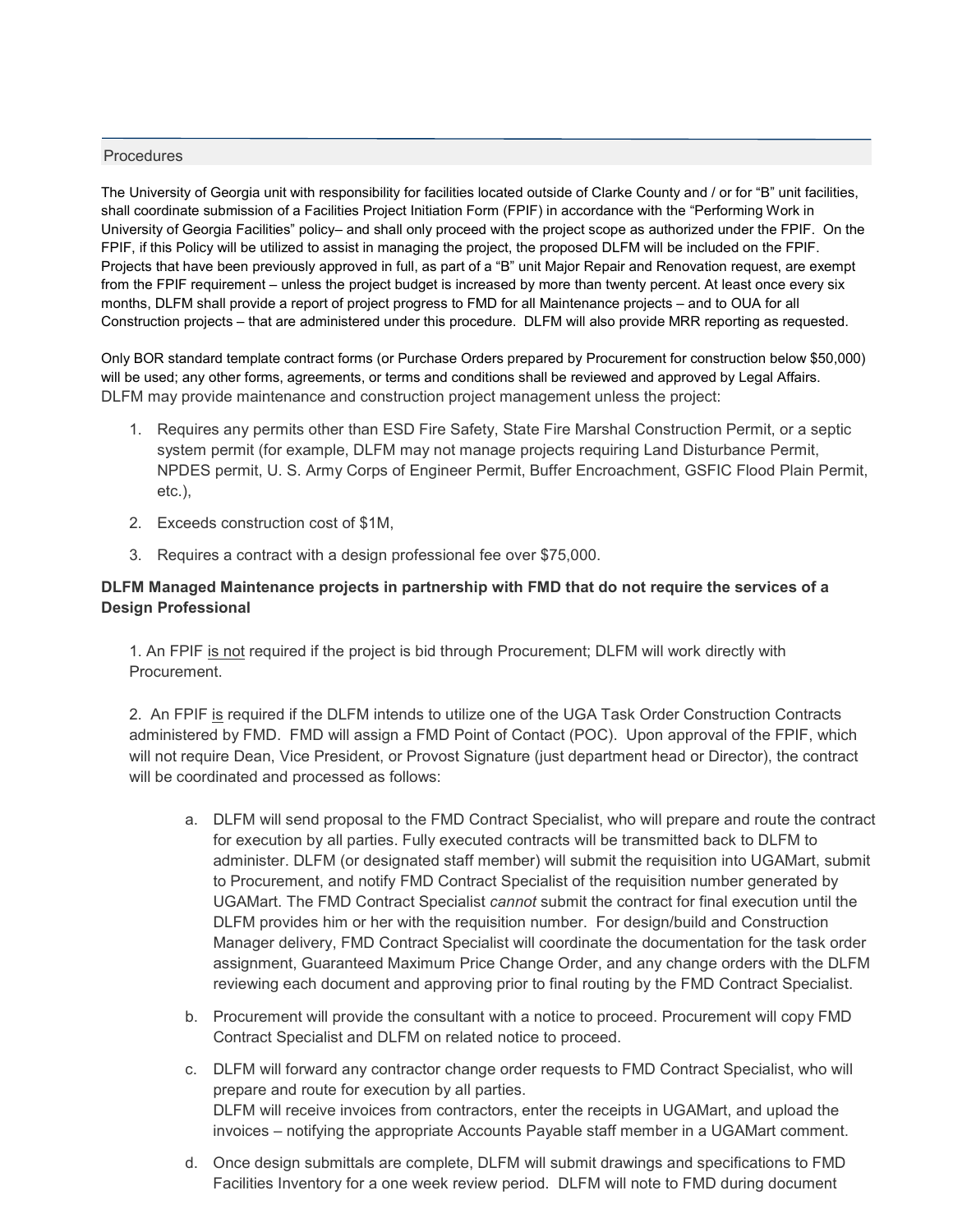submission that the project is either outside of Clarke County and / or is for a "B" Unit and that routine and preventive maintenance will not be funded by FMD. DLFM will receive review comments from FMD and OUA and shall address these concerns prior to issuing "For Construction" drawings. Except for historic preservation related decisions (like window replacements), other exterior aesthetic decisions, or matters of safety or code compliance, the FMD and OUA comments are suggestions and the entity responsible for operations and maintenance costs will make the final decision implementation choices regarding review comments.

- e. For maintenance work in a historic building, DLFM will contact the OUA Director of Historic Preservation to review the proposed scope of work and receive input. Refer to the Historic Preservation Master Plan Standard Operating Procedures.
- f. Georgia Environmental Policy Act (GEPA). For all projects that may have archaeological (disturbs soils) or historic preservation impacts, DLFM is responsible for coordinating with FMD POC. If the project requires a GEPA submittal, DLFM shall request that FMD POC has the GEPA form prepared and submitted to ESD.
	- i. FMD POC shall coordinate with OUA Director of Historic Preservation to determine if an archaeology study is required; if it is, OUA will obtain proposal and manage consultant. Note that agricultural exemption for a GEPA does not remove requirement for an archaeology assessment.
- g. DLFM is responsible for design, bidding and award, and construction administration, as outlined in the "Construction" Section below.

# **DLFM Managed Maintenance projects in partnership with FMD that require the services of a Design Professional**

- 1. An FPIF is required and FMD will assign a FMD Point of Contact (POC). Upon approval of the FPIF, which will not require Dean, Vice President, or Provost Signature (just department head or Director). DLFM must contact a design professional and/or professional consultants and obtain proposals for design, surveying, hazardous material testing, geotechnical services, soil scientist, or material testing services utilizing the direct select method or one of the design professional task order contracts.
	- a. When a design professional of record is required to prepare construction documents that include work performed by multiple trades, it is generally preferred that the scope of services will also include construction administration services, especially as the scope of work increases in complexity. Based on DLFM specific experience, a unit may elect to self-perform construction administration services which includes review and approval of submitted shop drawings, site observation visits, meeting minutes, review of applications of payment, issuance of material and final completion forms, etc. and other duties as outlined in the standard BOR forms of agreement.
	- b. DLFM will send each proposal to the FMD Contract Specialist, who will prepare and route the contract for execution by all parties. Fully executed contracts will be transmitted back to DLFM to administer. DLFM (or designated staff member) will submit the requisition into UGAMart, submit to Procurement, and notify FMD Contract Specialist of the requisition number generated by UGAMart. The FMD Contract Specialist *cannot* submit the contract for final execution until the DLFM provides him or her with the requisition number. For design/build and Construction Manager delivery, FMD Contract Specialist will coordinate the documentation for the task order assignment, Guaranteed Maximum Price Change Order, and any change orders with the DLFM reviewing each document and approving prior to final routing by the FMD Contract Specialist.
	- c. Procurement will provide the consultant with a notice to proceed. Procurement will copy FMD Contract Specialist and DLFM on related notice to proceed.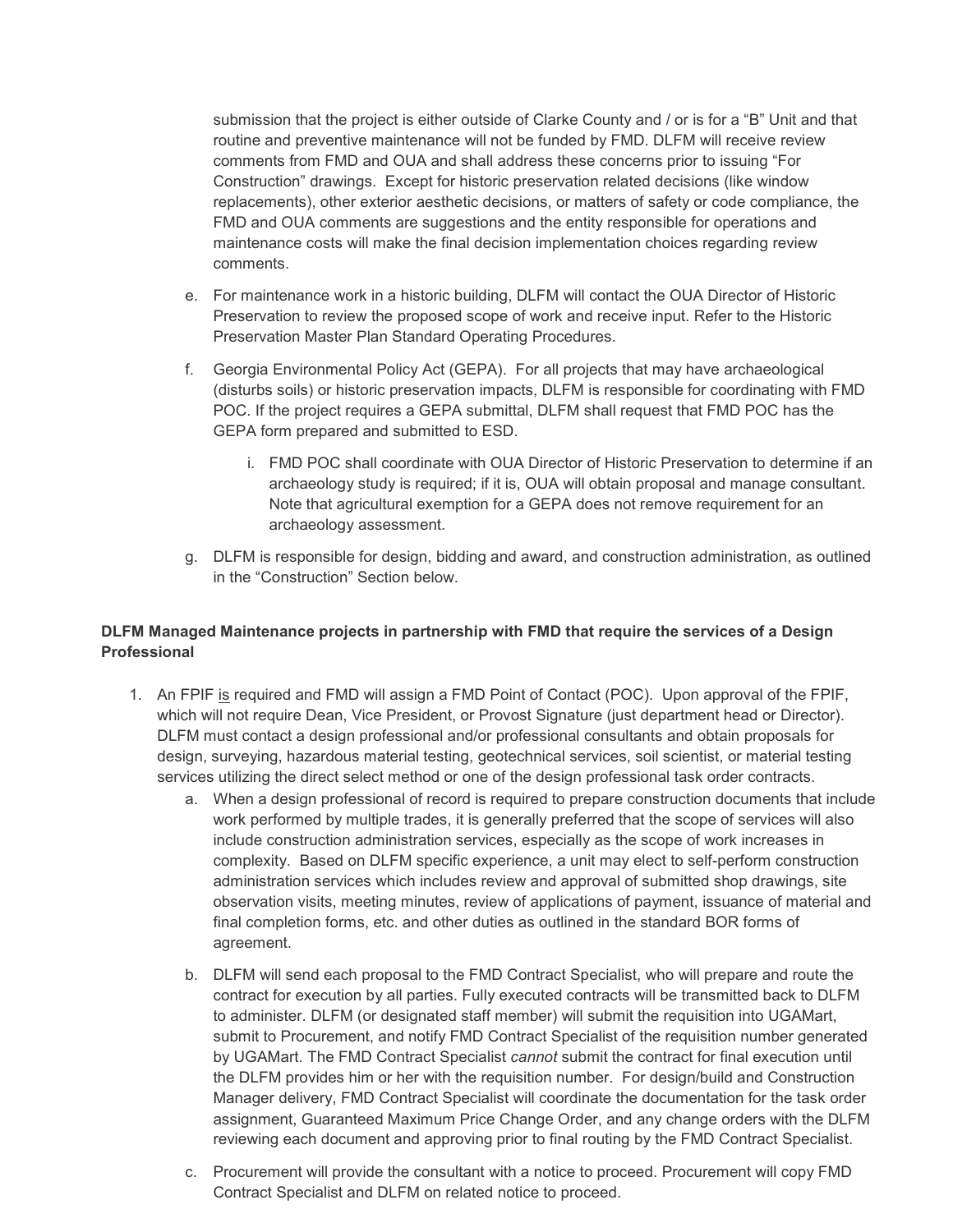- d. DLFM will forward any design professional add service requests to FMD Contract Specialist, who will prepare and route amendments for execution by all parties.
- e. DLFM will receive invoices from design professionals and professional consultants, enter the receipts in UGAMart, and upload the invoices – notifying the appropriate Accounts Payable staff member in a UGAMart comment.
- 2. Once design professional or consultant completes study or construction documents, DLFM will submit drawings and specifications to FMD Facilities Inventory for a one week review period. DLFM will note to FMD during document submission that the project is either outside of Clarke County and / or is for a "B" Unit and that routine and preventive maintenance will not be funded by FMD. DLFM will receive review comments from FMD and OUA and shall address these concerns prior to issuing "For Construction" drawings. Except for historic preservation related decisions (like window replacements), other exterior aesthetic decisions, or matters of safety or code compliance, the FMD and OUA comments are suggestions and the entity responsible for operations and maintenance costs will make the final decision implementation choices regarding review comments.
- 3. For maintenance work in a historic building, DLFM will contact the OUA Director of Historic Preservation to review the proposed scope of work and receive input. Refer to the Historic Preservation Master Plan Standard Operating Procedures.
- 4. Georgia Environmental Policy Act (GEPA). For all projects that may have archaeological (disturbs soils) or historic preservation impacts, DLFM is responsible for coordinating with FMD. If the project requires a GEPA submittal, DLFM shall request that FMD POC has the GEPA form prepared and submitted to ESD.
	- a. FMD POC shall coordinate with OUA Director of Historic Preservation to determine if an archaeology study is required; if it is, OUA will obtain proposal and manage consultant. Note that agricultural exemption for a GEPA does not remove requirement for an archaeology assessment.
- 5. DLFM is responsible for design, bidding and award, and construction administration, as outlined in the "Construction" Section below.

**DLFM Managed Construction (non-maintenance) projects in partnership with OUA** (not including full facility demolitions)

- 1. Design
	- a. Once the project is approved (either as "B" unit MRR or through the FPIF process), DLFM and OUA will have a project expectations phone call or meeting. During the meeting, the scope will be reviewed to determine if, per this policy, DLFM may manage the project – or if any additional investigation is required to confirm permit requirements, etc. If the project is eligible for DLFM management, DLFM will assign a project manager, and OUA will assign a point of contact (POC).
	- b. DLFM will contact a design professional and/or professional consultants and obtain proposals for design, surveying, hazardous material testing, geotechnical services, soil scientist, or material testing services utilizing the direct select method or one of the design professional task order contracts.
	- c. When a design professional of record is required to prepare construction documents that include work performed by multiple trades, it is generally preferred that the scope of services will also include construction administration services, especially as the scope of work increase in complexity. Based on DLFM specific experience, a unit may elect to self-perform construction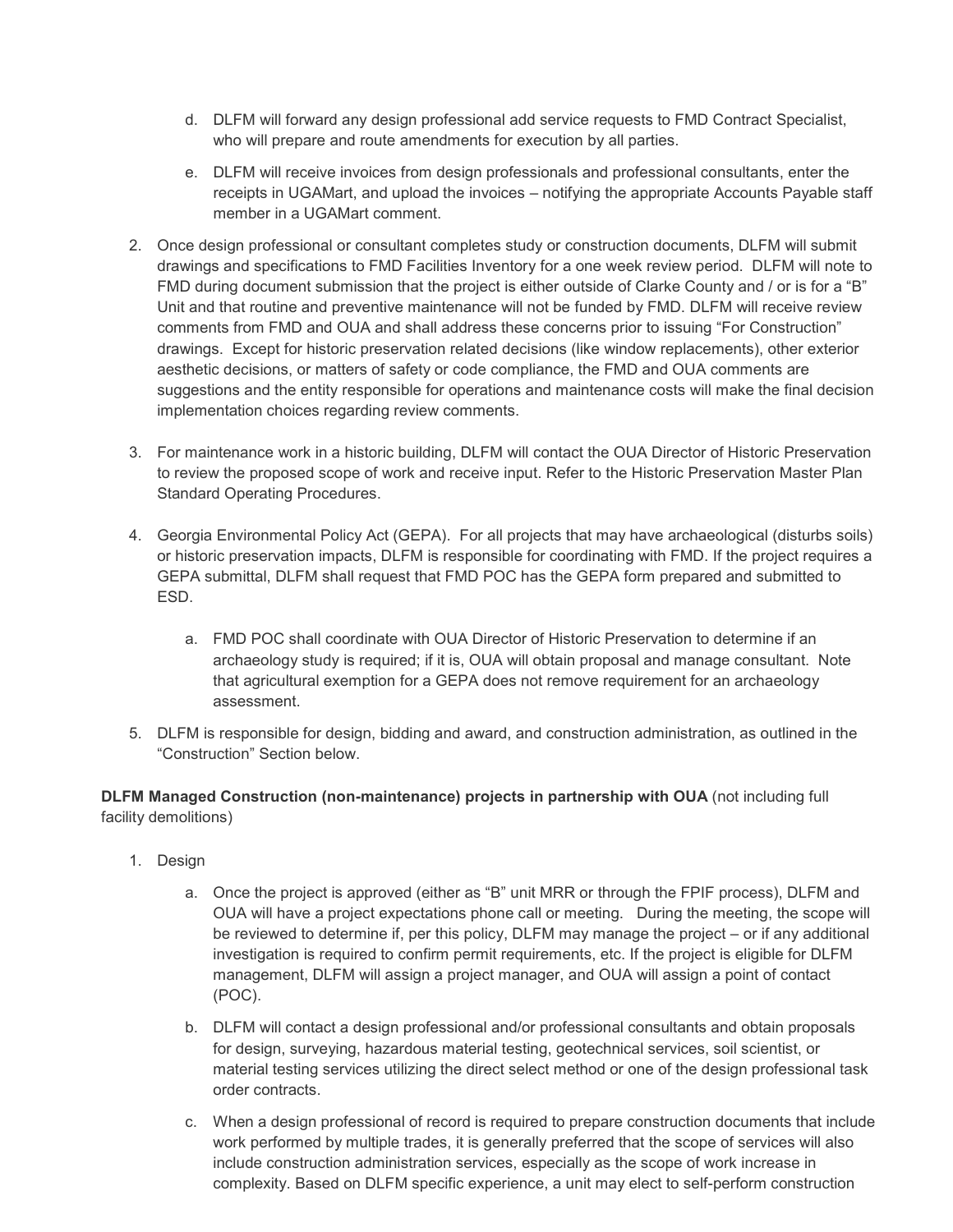administration services which includes review and approval of submitted shop drawings, site observation visits, meeting minutes, review of applications of payment, issuance of material and final completion forms, etc. and other duties as outlined in the standard BOR forms of agreement.

- i. DLFM will send each proposal to the OUA Contract Specialist, who will prepare and route the contract for execution by all parties. Fully executed contracts will be transmitted back to DLFM to administer. DLFM (or designated staff member) will submit the requisition into UGAMart, submit to Procurement, and notify OUA Contract Specialist of the requisition number generated by UGAMart. The OUA Contract Specialist *cannot* submit the contract for final execution until the DLFM provides him or her with the requisition number. For design/build and Construction Manager delivery, OUA Contract Specialist will coordinate the documentation for the task order assignment, Guaranteed Maximum Price Change Order, and any change orders with the DLFM reviewing each document and approving prior to final routing by the OUA Contract Specialist.
- ii. Procurement will provide the consultant with a notice to proceed. Procurement will copy OUA Contract Specialist and DLFM on related notice to proceed.
- iii. DLFM will forward any design professional add service requests to OUA Contract Specialist, who will prepare and route amendments for execution by all parties.
- iv. DLFM will receive invoices from design professionals and professional consultants, enter the receipts in UGAMart, and upload the invoices – notifying the appropriate Accounts Payable staff member in a UGAMart comment.
- d. Once the design professional contract is complete, DLFM may proceed with design meetings.
- e. For topographic surveys, easement surveys, geotechnical information specific to the proposed site for foundation bearing capacity that will be utilized by the structural engineer of record for foundation design or for septic systems, and "Special Inspections" materials testing scopes of work as required by codes, DLFM will:
	- i. Send proposal, if over \$2,499,(if under \$2,499 then DLFM to have a requisition submitted to Procurement for a Purchase Order to be issued prior to services commencing) to the OUA Contract Specialist, who will prepare and route the back to DLFM to administer. DLFM (or designated staff member) will submit the requisition into UGAMart, submit to Procurement, and notify OUA Contract Specialist of the requisition number generated by UGAMart. The OUA Contract Specialist *cannot* submit the contract for final execution until the DLFM provides him or her with the requisition number. For design-build and Construction Manager delivery, OUA Contract Specialist will coordinate the documentation for the task order assignment, Guaranteed Maximum Price Change Order, and any change orders with the DLFM reviewing each document and approving prior to final routing by the OUA Contract Specialist.
	- ii. Procurement will provide the consultant with a notice to proceed. Procurement will copy OUA Contract Specialist and DLFM on related notice to proceed.
	- iii. If a contract was prepared for the initial proposal, DLFM will forward any add service requests to OUA Contract Specialist, who will prepare and route amendments for execution by all parties.
	- iv. DLFM will receive invoices from consultants, enter the receipts in UGAMart, and upload the invoices – notifying the appropriate Accounts Payable staff member in a UGAMart comment.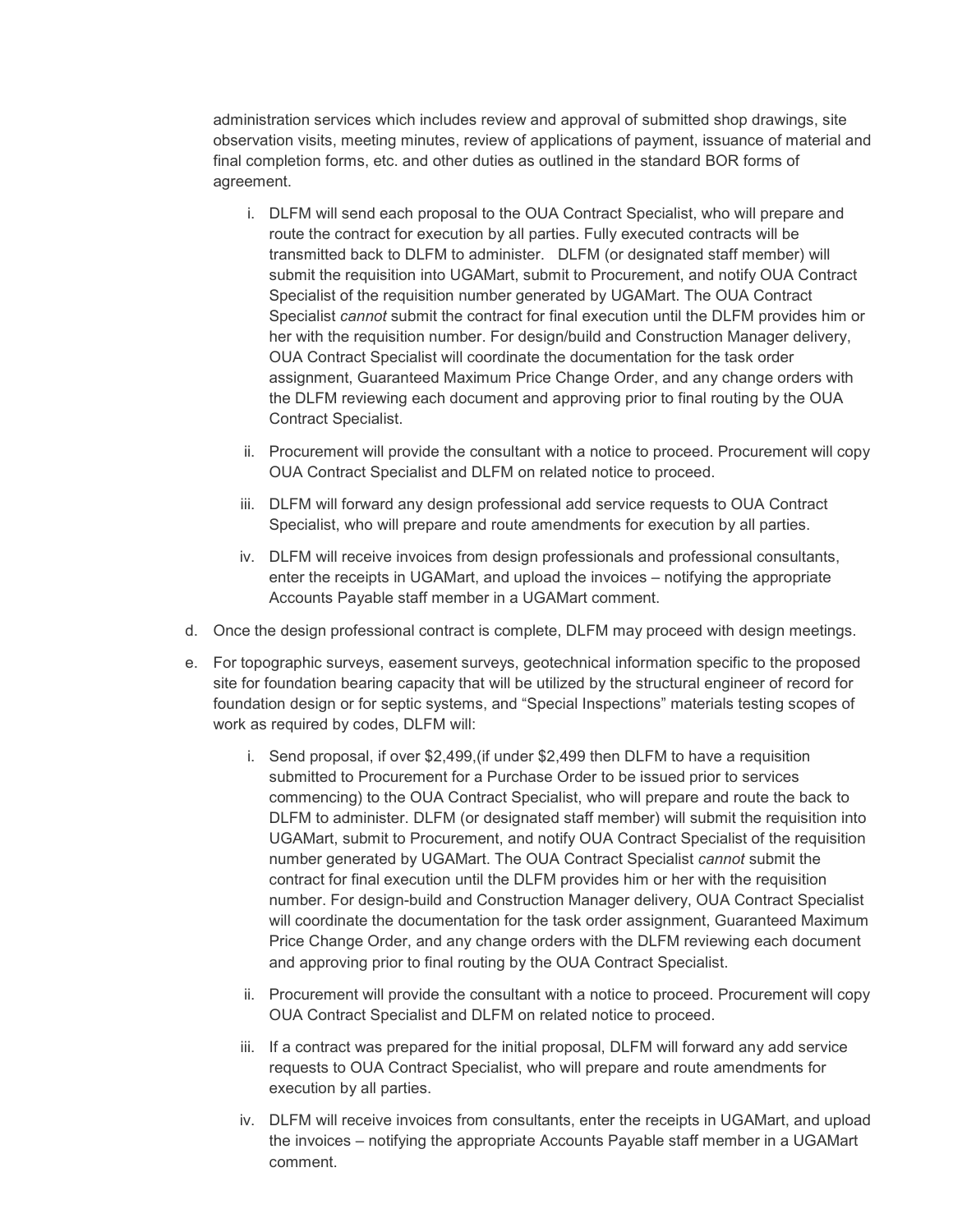- f. Once design professional completes study or construction documents, DLFM will submit drawings and specifications to FMD Facilities Inventory for a one week review period. DLFM will note to FMD during document submission that the project is either outside of Clarke County and / or is for a "B" Unit and that routine and preventive maintenance will not be funded by FMD. DLFM will receive review comments and shall address these concerns prior to issuing "For Construction" drawings. Except for historic preservation related decisions (like window replacements), other exterior aesthetic decisions, or matters of safety or code compliance, the FMD and OUA comments are suggestions and the entity responsible for operations and maintenance costs will make the final implementation choices.
- g. DLFM will be responsible for coordinating directly with ESD Fire Safety for a construction permit, including notifying ESD Fire Safety if the project will require a State Fire Marshal permit.
	- i. DLFM is responsible for submitting an approved set of stamped State Fire Marshal permit drawings and a copy of the permit to FMD Facilities Inventory, while also copying ESD Fire Safety, and the OUA POC.
	- ii. DLFM is responsible for requesting all fire marshal inspections through ESD Fire Safety; DLFM will not directly contact anyone with the State Fire Marshal office. DLFM will copy the OUA POC on all correspondence regarding inspection requests made to ESD.
- h. For new facilities, DLFM will provide the OUA POC with information so the OUA POC can request a new building number.
- i. Any easement surveys (typically utilities including power, sanitary sewer, and water) shall be coordinated with – and submitted to – the Office of Real Estate and OUA.
- j. DLFM will prepare Special Conditions document for specific project delivery method (refer to UGA Design & Construction Supplemental General Requirements & Standards) and submit to OUA Contract Specialist along with a list of construction documents (drawings and specifications). Contract Specialist will review and, once approved for issuance, will notify DLFM and transfer all information to Procurement, which will coordinate the bid.
- k. DLFM will coordinate any new septic systems (or modifications to existing septic systems) with ESD and ensure all required permits are obtained.
	- i. DLFM will submit approved septic system drawings and a copy of permit to FMD Facilities Inventory, while also copying ESD and the OUA POC.
- l. Georgia Environmental Policy Act (GEPA). For all projects that may have archaeological (disturbs soils) or historic preservation impacts, DLFM is responsible for coordinating with OUA POC. If the project requires a GEPA submittal, DLFM shall request that OUA POC prepare GEPA form for submittal to ESD.
	- i. OUA POC shall coordinate with OUA Director of Historic Preservation to determine if an archaeology study is required; if it is, OUA will obtain proposal and manage consultant. Note that agricultural exemption for a GEPA does not remove requirement for an archaeology assessment.
	- ii. DLFM shall coordinate with OUA Director of Historic Preservation to determine if the building is historic, DLFM will coordinate with OUA Director of Historic Preservation to have a cultural resource evaluation performed by a consultant. OUA will manage this consultant. Outcome of the assessment will assist in completion of the GEPA by OUA.
- 2. Bidding and Award for design-bid-build delivery only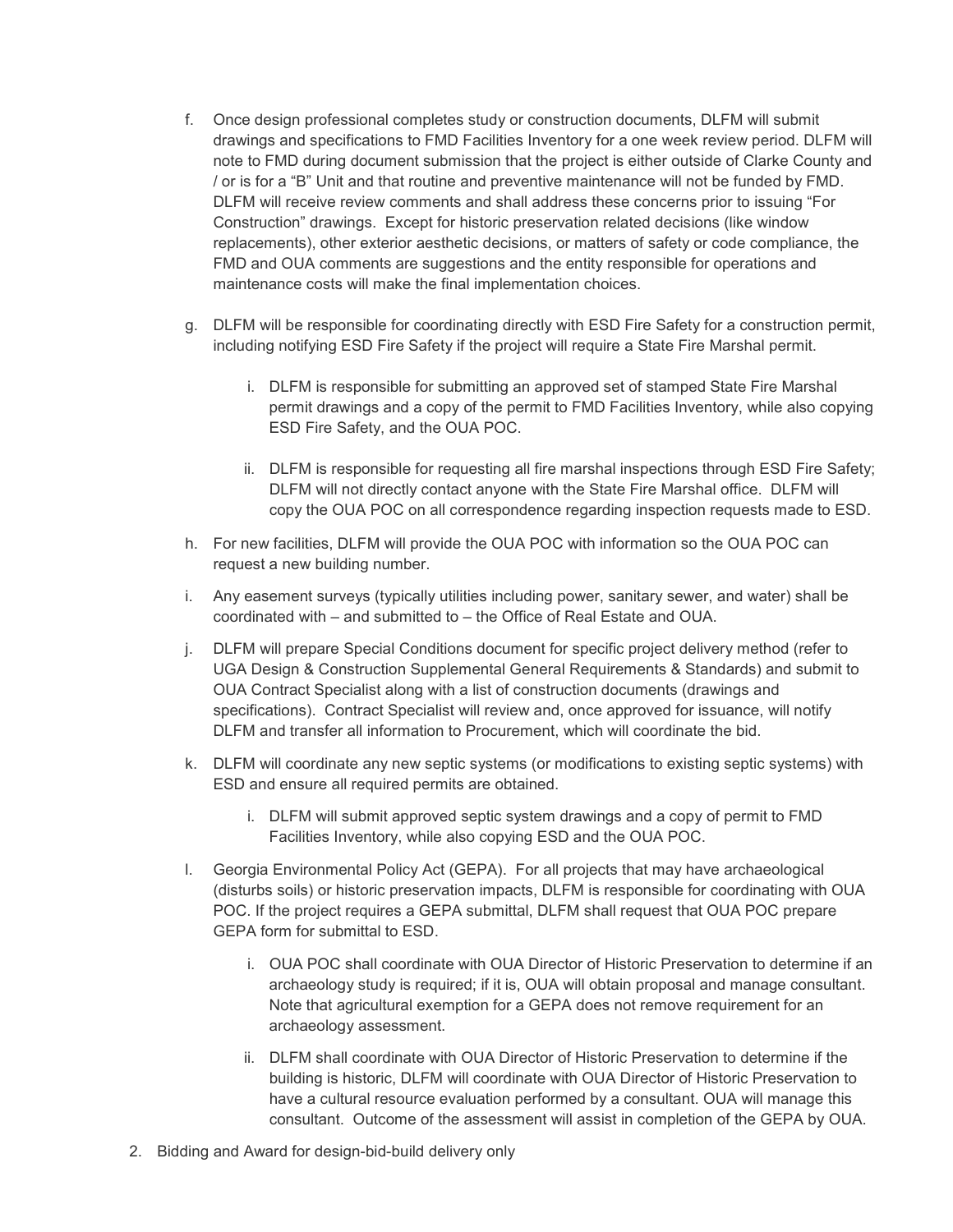- a. OUA POC will notify Procurement of DLFM involvement in approved FPIF project. DLFM will coordinate directly with Procurement.
- b. DLFM will submit requisition in UGAMart.
- c. DLFM will provide to Procurement a draft Invitation Bid Form including requested unit prices, deductive alternates, etc., as applicable.
- d. DLFM will answer any inquiries coordinating with design professional as needed so that Procurement may post an addendum.
- e. DLFM will conduct site visit, if applicable.
- f. DLFM will review bid tallies and notify Procurement of decision to award. If bid increases overall project budget by more than 20%, project will be routed via FPIF for approval prior to awarding for construction.
- g. Procurement will prepare and issue construction contract.
- 3. Construction Administration DLFM will administer the Construction Administration process including:
	- a. Coordinate with design professional and attend Owner / Architect / Contractor meetings.
	- b. Review applications for payment and change orders, obtain design professional review and signature, and upload invoices in UGAMart, notifying designated F&A staff members (i.e. Accounts Payable Senior Operations Specialist, Accounts Payable Assistant Manager, Accountant)
	- c. Coordinate ESD Fire Safety and/or State Fire Marshal inspections through ESD Fire Safety.
	- d. Coordinate materials testing as required by codes.
	- e. Ensure Material Completion form is completed and routed for signatures.
	- f. Ensure Final Completion form is completed and routed for signatures.
	- g. Ensure roof and wall warranties are obtained.
	- h. Any easement surveys (typically utilities including power, sanitary sewer, and water) shall be coordinated with – and submitted to – the Office of Real Estate and OUA.
	- i. Submit all contractor close-out documents to FMD Facilities Inventory, including as-builts and simplified floor plan (as required by Standards). Submit site plan location map, including georeferenced information, to OUA GIS Coordinator for input to GIS system.
	- j. Send a copy of required close-out documents to Procurement. Accounts Payable will request that Procurement approve the release of the final construction payment. Procurement's approval is contingent on receiving required close-out documents.

# **DLFM Managed Construction project (non-maintenance) in partnership with OUA via Multiple Purchase Orders**

- 1. For straight forward and simple projects with limited building systems, DLFM may decide to not retain the full services of a design professional and / or a general contractor; DLFM may decide to retain a design professional and not a general contractor. For such projects, the various building components will be purchased through Procurement, and DLFM will manage the various trades and subcontractors.
	- a. For projects with a design professional and not a general contractor, follow procedures listed above in section 'Construction, 1. Design' for the design professional.
- 2. DLFM shall submit an FPIF in accordance with the "Performing Work in University of Georgia Facilities" policy – and shall only proceed with the project scope as authorized under the FPIF.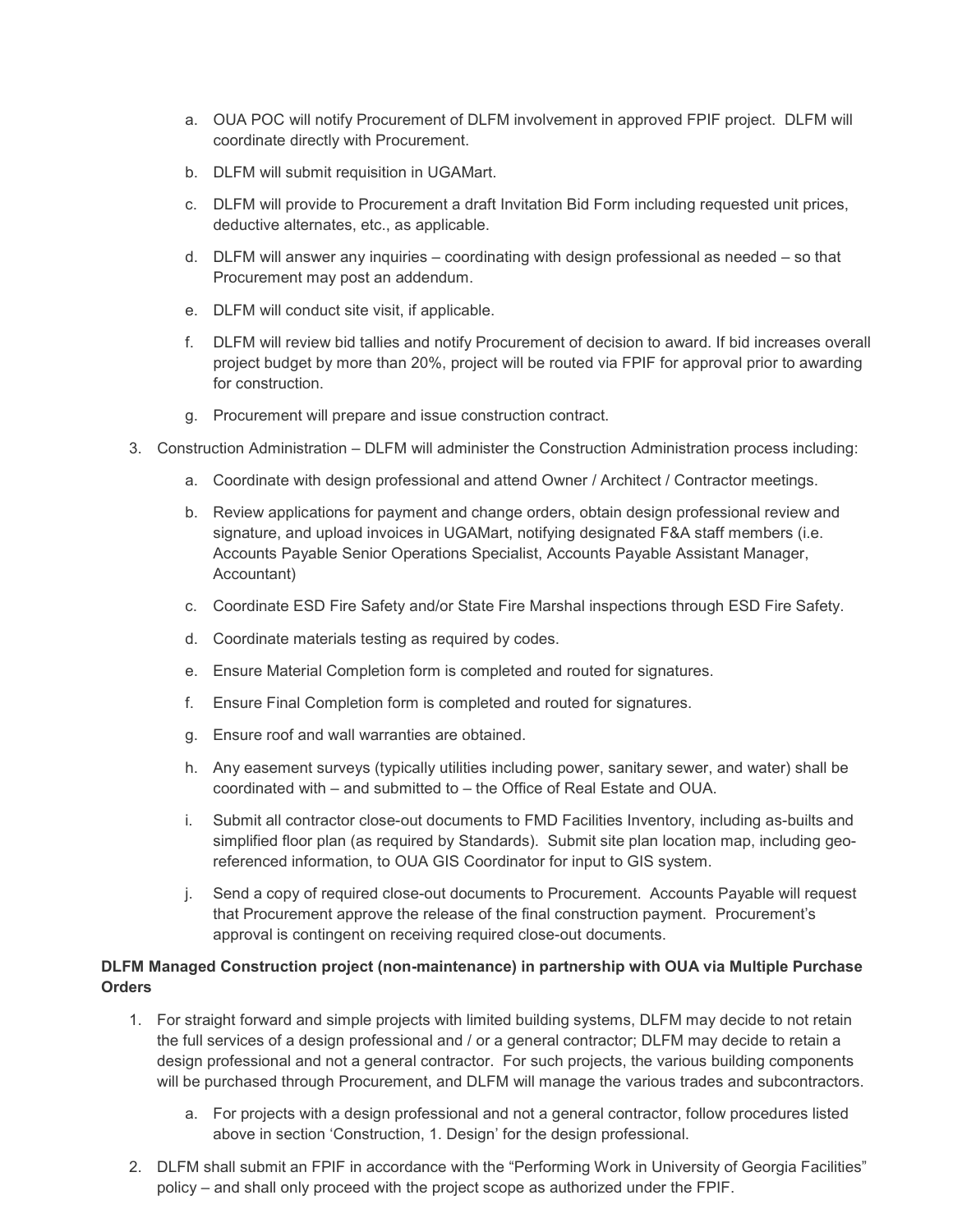- a. In the FPIF, DLFM will clearly state the intent to purchase separate components through Procurement and to not engage a design professional and / or a general contractor of record for the project.
- 3. Construction permits remain applicable, and DLFM will Coordinate ESD Fire Safety and/or State Fire Marshal inspections through ESD Fire Safety.
- 4. For topographic surveys, easement surveys, geotechnical information specific to the proposed site for foundation bearing capacity that will be utilized by the structural engineer of record for foundation design or for septic systems, and "Special Inspections" materials testing scopes of work as required by codes, DLFM will:
	- a. Send proposal, if over \$2,499, (if under \$2,499 then DLFM to have a requisition submitted to Procurement for a Purchase Order to be issued prior to services commencing) to the OUA Contract Specialist, who will prepare and route the contract for execution by all parties. Fully executed contracts will be transmitted back to DLFM to administer. DLFM (or designated staff member) will submit the requisition into UGAMart, submit to Procurement, and notify OUA Contract Specialist of the requisition number generated by UGAMart. The OUA Contract Specialist *cannot* submit the contract for final execution until the DLFM provides him or her with the requisition number.
	- b. Procurement will provide the consultants with a notice to proceed. Procurement will copy OUA Contract Specialist and DLFM on related notice to proceed.
	- c. If a contract was prepared for the initial proposal, DLFM will forward any add service requests to OUA Contract Specialist, who will prepare and route amendments for execution by all parties.
	- d. DLFM will receive invoices from consultants, enter the receipts in UGAMart, and upload the invoices – notifying the appropriate Accounts Payable staff member in a UGAMart comment.
- 5. A current Georgia licensed structural engineer of record is required for foundations and overhead structural work. As an example, a pre-engineered metal building supplier may include in its scope of work the services of a current licensed Georgia structural engineer, who will provide sealed foundation and building drawings. DLFM must ensure that all requisitions for pre-engineered metal buildings to Procurement include this requirement.
- 6. For trades that require contractor licenses, DLFM must ensure that requisitions are only submitted for vendors that have valid current licenses in the state of Georgia – including, but not limited to: electricians, plumbers, mechanical sub-contractors, fire alarm vendors, roofers, etc.
- 7. For new facilities, DLFM will provide the OUA POC with information so the OUA POC can request a new building number.
- 8. DLFM will prepare a Special Conditions document for design-bid-bid (refer to UGA Design & Construction Supplemental General Requirements & Standards) and submit to Procurement to be included with all building component purchase orders.
- 9. DLFM will coordinate any new septic systems or modifications to existing septic systems with ESD and ensure all required permits are obtained.
	- a. DLFM will submit approved septic system drawings and copy of permit to FMD Facilities Inventory, while also copying ESD, and the OUA POC.
- 10. Georgia Environmental Policy Act (GEPA). For all projects that may have archaeological (disturbs soils) or historic preservation impacts, DLFM is responsible for coordinating with OUA. If the project requires a GEPA submittal, DLFM shall request OUA POC to prepare GEPA form for submittal to ESD.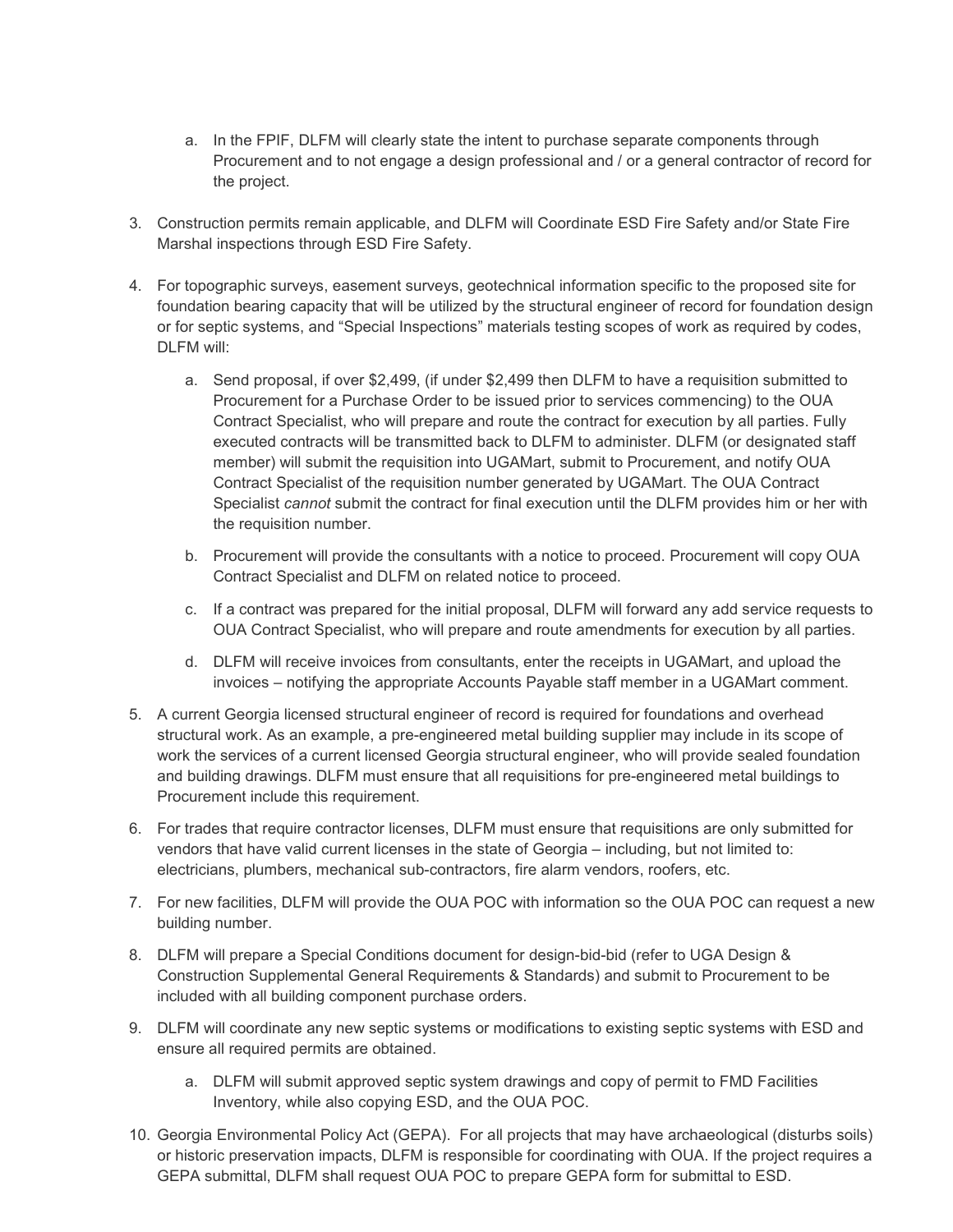- a. DLFM must coordinate with OUA Director of Historic Preservation to determine if an archaeology study is required; if it is, OUA will obtain proposal and manage consultant. Note that agricultural exemption for a GEPA does not automatically remove requirement for an archaeology assessment.
- b. DLFM shall coordinate with OUA Director of Historic Preservation to determine if the building is historic, DLFM will coordinate with OUA Director of Historic Preservation to have a cultural resource evaluation performed by a consultant. OUA will manage this consultant. Outcome of the assessment will assist in completion of the GEPA by OUA.
- 11. DLFM is responsible for ensuring that soil and erosion control measures as required are installed and maintained.
- 12. DLFM will coordinate materials testing as required by codes.
- 13. Any easement surveys (typically utilities including power, sanitary sewer, and water) shall be coordinated with – and submitted to – the Office of Real Estate and OUA
- 14. DLFM will submit all vendor and sub-contractor close-out documents to FMD Facilities Inventory, including submittals, as-built, and warranty information. DLFM will submit simplified floor plan (as required by Standards) to FMD Facilities Inventory and site plan location map (including geo-referenced information) to OUA GIS Coordinator for input to GIS system.

# **DLFM Managed Demolition project (full building) in partnership with FMD**

- 1. If the project includes full demolition of an existing facility with a building number, then after FPIF approval:
	- a. If the building is historic, DLFM will coordinate with OUA Director of Historic Preservation to have a cultural resource evaluation performed by a consultant. OUA will manage this consultant and send final report to DLFM and FMD POC.
	- b. DLFM will obtain proposals for hazardous material surveys and send the proposal to FMD Contract Specialist, who will prepare and route the contract for execution by all parties. DLFM will administer the contract.
	- c. DLFM will prepare Due Diligence forms in conformance with the University System of Georgia requirements. DLFM will work with FMD POC to have the GEPA form prepared and submitted to ESD. DLFM will submit completed documentation to the Assistant to the Vice President for F&A and to the Director of Space Management, who will coordinate submission to the BOR Real Estate and Facilities.
- 2. After receipt of orders from the governor authorizing demolition, DLFM will submit a work order to FMD for development of the bid documents. FMD will transfer bid documents to Procurement, who will coordinate bid with DLFM.
	- a. Procurement will coordinate directly with DLFM.
	- b. DLFM will conduct site visit, if applicable.
	- c. DLFM will review bid tallies and notify Procurement of decision to award.
	- d. DLFM will submit requisition in UGAMart.
	- e. Procurement will prepare and issue construction contract. FMD Contract Specialist will be copied on notice to proceed.
- 3. Construction Administration DLFM will administer the Construction Administration process including:
	- a. Review applications for payment and upload in UGAMart, notifying the appropriate Accounts Payable staff member in a UGAMart comment.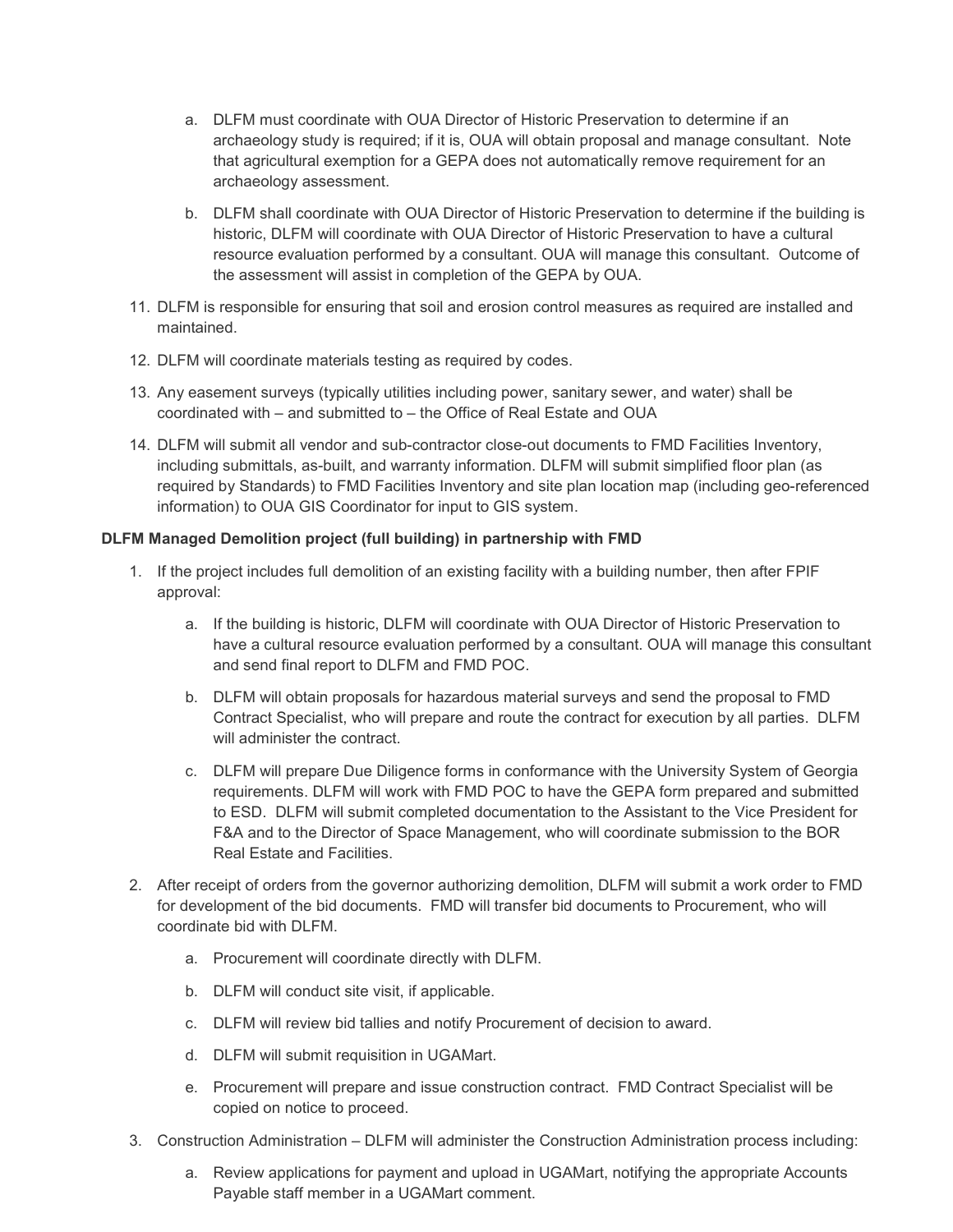- b. Review change orders and submit to Procurement for processing.
- c. Notify FMD when demolition is complete.
- d. Submit hazardous material abatement reports to FMD Facilities Inventory.

#### Additional contacts

Policy Contact: Gwynne Darden, [gmdarden@uga.edu,](mailto:gmdarden@uga.edu) Office of University Architects for Facilities Planning, Associate Vice President

Policy Contact: Ralph Johnson, [rfj@uga.edu,](mailto:rfj@uga.edu) Facilities Management Division, Associate Vice President Policy Contact: John McCollum, [mccollum@uga.edu,](mailto:mccollum@uga.edu) Environmental Safety Division, Associate Vice President Policy Contact: Robert Currey, [Bob.Currey](mailto:Bob.Currey@uga.edu)@uga.edu, Procurement Office, Procurement Officer

#### Policy definitions

**Contractor:** A company that possesses the required State licenses to perform construction related work and may be a General Contractor, Construction Manager, Design-Builder, or a subcontractor.

**Construction:** The act of moving, demolishing, installing, or building a structure, facility, or system according to a plan or by definite process. This includes construction, addition, expansion, renovation, or removal. Construction consists of the application of any of these techniques to facilities such as structures, utilities, excavations, landscaping, site improvements, drainage systems, and roads.

**Design Professional:** An architect or engineer or an architectural or engineering firm including, but not limited to, architects, civil, structural, mechanical, electrical, plumbing, heating, ventilating, and air conditioning engineers; interior designers; landscape architects, surveyors; industrial hygienists; and others whose services are considered "professional" activities requiring licensing or registration by the state, or otherwise require the knowledge and application of design principles appropriate to the proposed work at hand. The Design Professional for any given project contract is typically the lead design member for the project team.

**Maintenance:** The upkeep of property, machinery, and facilities, including buildings, utility systems, roads, and grounds. It is characterized by its routine or recurring nature, the purpose of which is to keep facilities and systems functional. It also includes repair and replacement-in-kind. If the property is Resident Instruction and the project deemed routine maintenance, it will be performed by or under the supervision of FMD. If the property is not Resident Instruction and the project is deemed routine maintenance and / or preventive maintenance, and does not require a design professional, the oversight and coordination of the work will be by the unit (College, School, Institute, Center, or Extension that has occupants in the facility); if the maintenance project doesn't require a design professional and is less than \$1M, submittal of an FPIF is not required; if the maintenance project requires utilization of one of the UGA Task Order Construction Contracts administered by FMD an FPIF is required. See procedures above. If the act of performing maintenance requires alterations and reconfigurations that vary from the existing installation layout or impacts exterior appearance, it shall be considered Construction.

**Resident Instruction Facilities:** State owned buildings listed in the Facilities Inventory Database (FIDB) that are funded for maintenance by state appropriations; also, all Main and Health Sciences campus utility infrastructure, and all roads, hardscape and grounds in and around these same facilities.

**Non-Resident Instruction Facilities:** State owned buildings listed in the Facilities Inventory Database (FIDB), that are under the control of UGA entities and do not receive direct funding support from the State, e.g. Athletics, Auxiliary Services, Parking, Food Services, and Housing.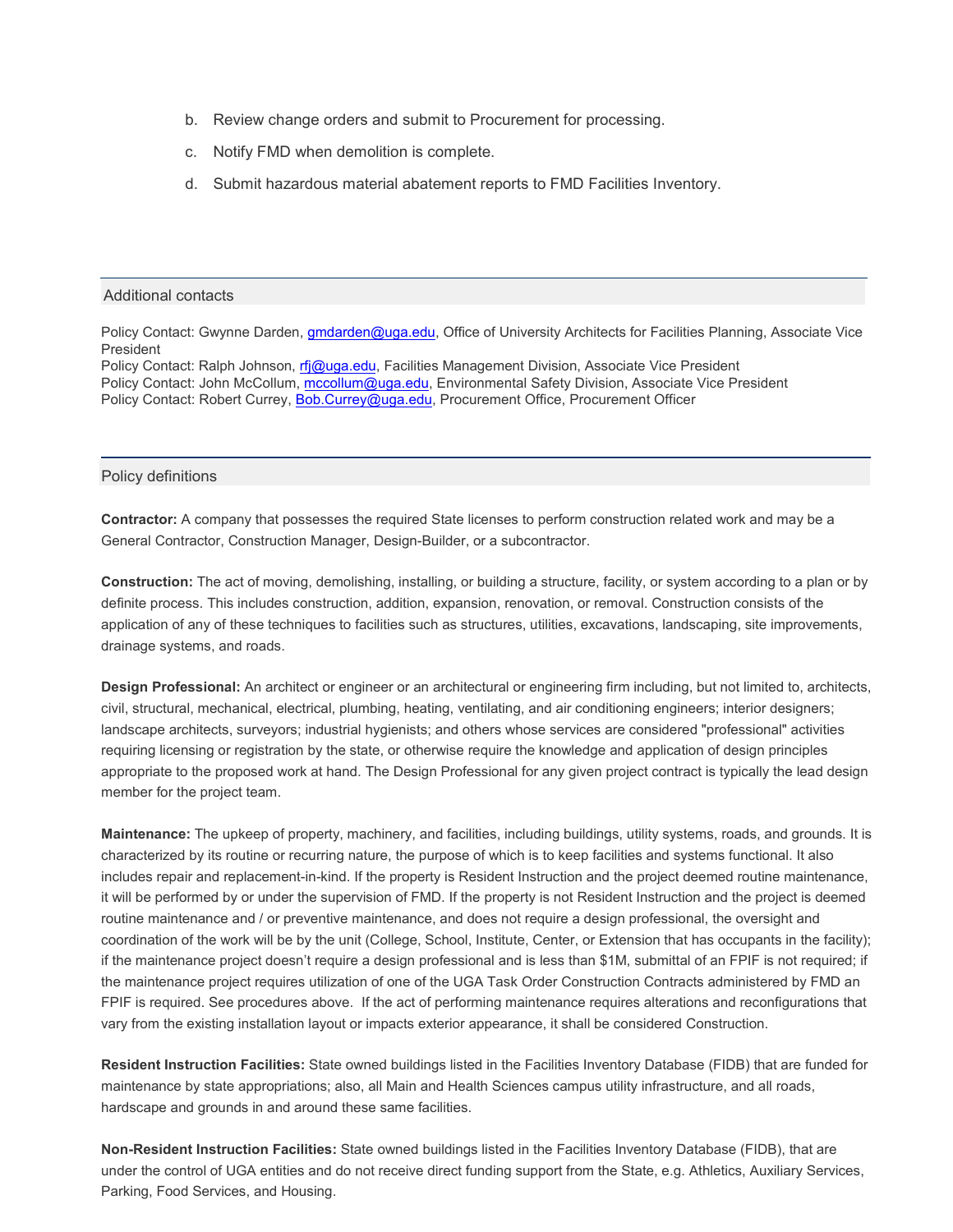### **"B" Unit:**

A facility that does not receive maintenance and operations funds through the state funding formula; the Facilities Management Division is not responsible for the operations and maintenance of the facility and the associated occupant's school or college is responsible.

**Project:** For purposes of this policy, "project" includes all manner of work related to campus facilities, including buildings, utility systems, roads, and grounds.

#### **Project Management:**

As it relates to facility design and construction processes, the oversight and responsibility for the quality, budget, schedule, related to Work.

**Work:** See definition of Construction above.

### **Responsibilities**

The Vice President for Finance and Administration (VPFA) is responsible for all Resident Instruction facilities, to include but is not limited to operation and maintenance, repairs, construction, renovations, alterations and demolition.

The Associate Vice President for the Office of University Architects for Facilities Planning (OUA) is responsible for planning the long-range development of the campus. OUA makes continuous studies of the physical needs of the University and coordinates the planning and construction of physical facilities. Present and future facility needs are determined by working closely with the various instructional and administrative departments. The office assembles all requests and analyzes all plans for expansion of facilities and changes, which affect the exterior appearance of the campus. OUA also manages new construction or capital improvement projects. OUA also provides design and construction support for Auxiliary and Administrative Services departments, Athletics, Housing and other campus organizations, and such other duties as may be assigned by the VPFA.

The Associate Vice President for Facilities Management Division (FMD) is responsible for the operation and maintenance of the university's facilities. This encompasses responsibility for building maintenance and repairs, building alterations, maintenance of mechanical and electrical systems, custodial services, and related activities. Additional responsibilities include operation of the steam and chiller plants and construction, operation, and maintenance of utility systems, providing engineering support, and operation of a warehouse. Other responsibilities include maintenance of roads and grounds, landscaping, maintaining an inventory of university buildings and land, vehicle rental pool, and automotive maintenance shop. FMD ensures facilities are operated and maintained in a technically and fiscally responsible manner, ensuring energy efficiency, life safety, and ADA compliance. FMD also provides engineering and maintenance support for Auxiliary and Administrative Services departments, Athletics, Housing and other campus organizations, and such other duties as may be assigned by the Vice President for Finance & Administration.

The Associate Vice President for Environmental Safety Division (ESD) is responsible for advising all campus organization with regard to health, safety, and environmental issues, recommending appropriate corrective actions or controls, and in some cases performing monitoring and project oversight. For the purpose of this policy, the OUA or FMD staff shall have responsibility for contacting ESD and ensuring ESD concerns are incorporated into the project scope of work.

The Office of Real Estate oversees all of the University real estate transactions and is responsible for coordinating and managing all real estate purchase and lease agreements.

The Office of Space Management (OSM) receives all requests for space and coordinates with the Office of the Provost on such requests to ensure space allocation occurs in a fair and transparent manner while simultaneously addressing the university's strategic goals. Approved requests for space and the resulting changes of any such approval are coordinated